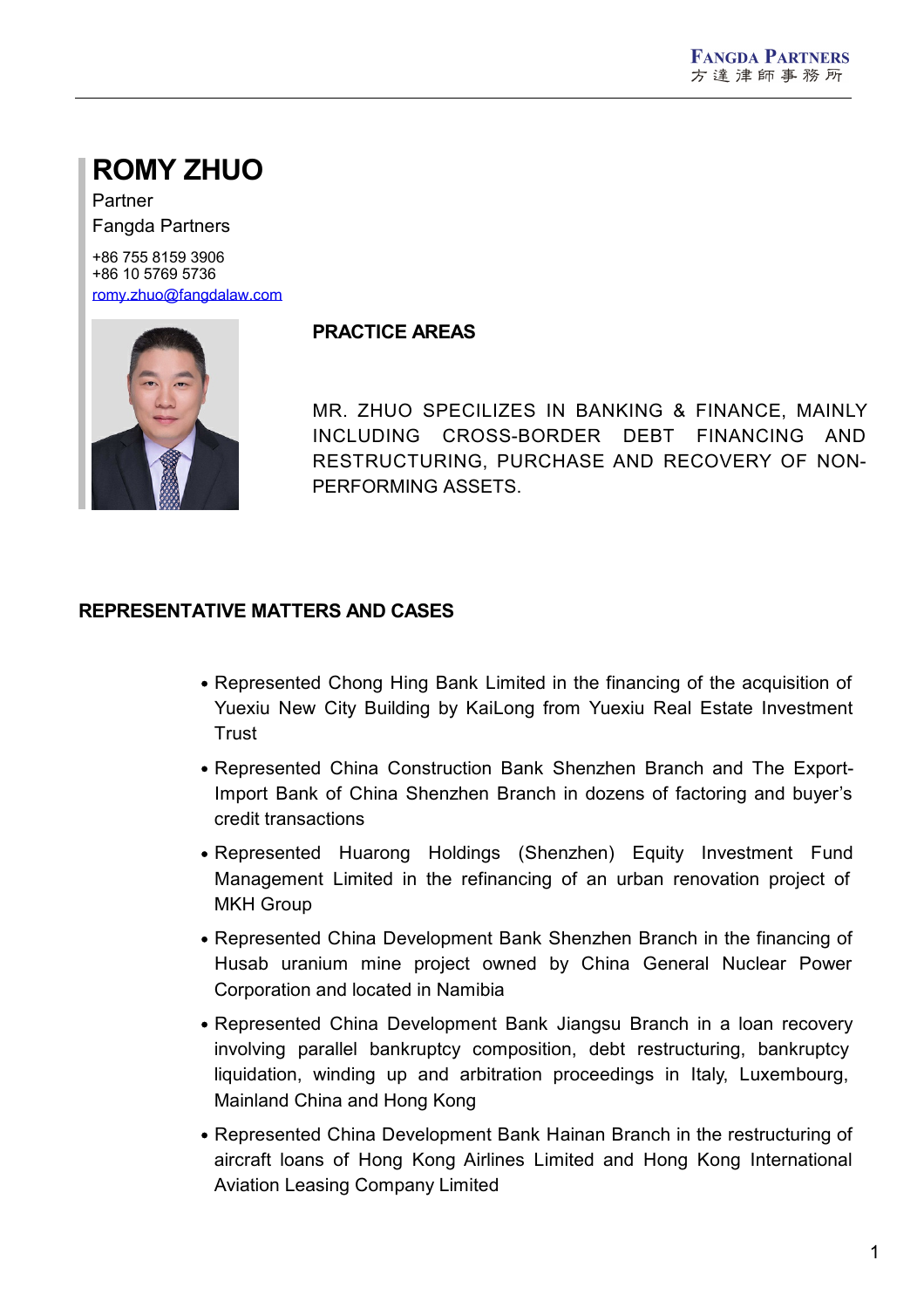- Represented The Export-Import Bank of China Shenzhen Branch in the restructuring of the loan and the lease in respect of an aircraft of Hong Kong International Aviation Leasing Company Limite
- Represented China Huarong International Holdings, China Great Wall AMC (International) and China Cinda (HK) Asset Management in several transactions of purchase of non-performing loan assets
- Represented China Development Bank Hainan Branch in a transaction consisting of the release of the pledge of shares in Tip Trailer and the use of the sale proceeds of the shares to repay the existing acquisition loan related to the shares
- Represented The Export-Import Bank of China Hainan Branch in a transaction consisting of the release of the pledge of shares in NH Hotel and the use of the sale proceeds of the shares to repay the existing acquisition loan related to the shares

# **OTHER INFORMATION**

# **Education**

- Northwest University of Political Science and Law, LL.M & LL.B
- King's College London, LL.M of International Financial Law

# **Professional Qualification**

• Admitted to practice in the PRC

## **Presentations/Speeches**

- "The Belt and Road Initiative and Cross-border Security", a seminar held by The Chinese Bank's Association Limited, 23 March 2016
- "Remittance of ODI Fund out of Mainland China Current Circumstances and Solutions" as part of the seminars on "Alternative Financing Structure for Overseas M&A in the Background of Foreign Exchange Control" held by Fangda Partners in Hong Kong, Shanghai, Beijing and Shenzhen, June - July 2017
- "Common and Major Legal Issues on Cross-border Financial Transactions", a seminar held by The Association of Shenzhen Foreign Financial Institutions, 9 December 2020

## **Professional Background**